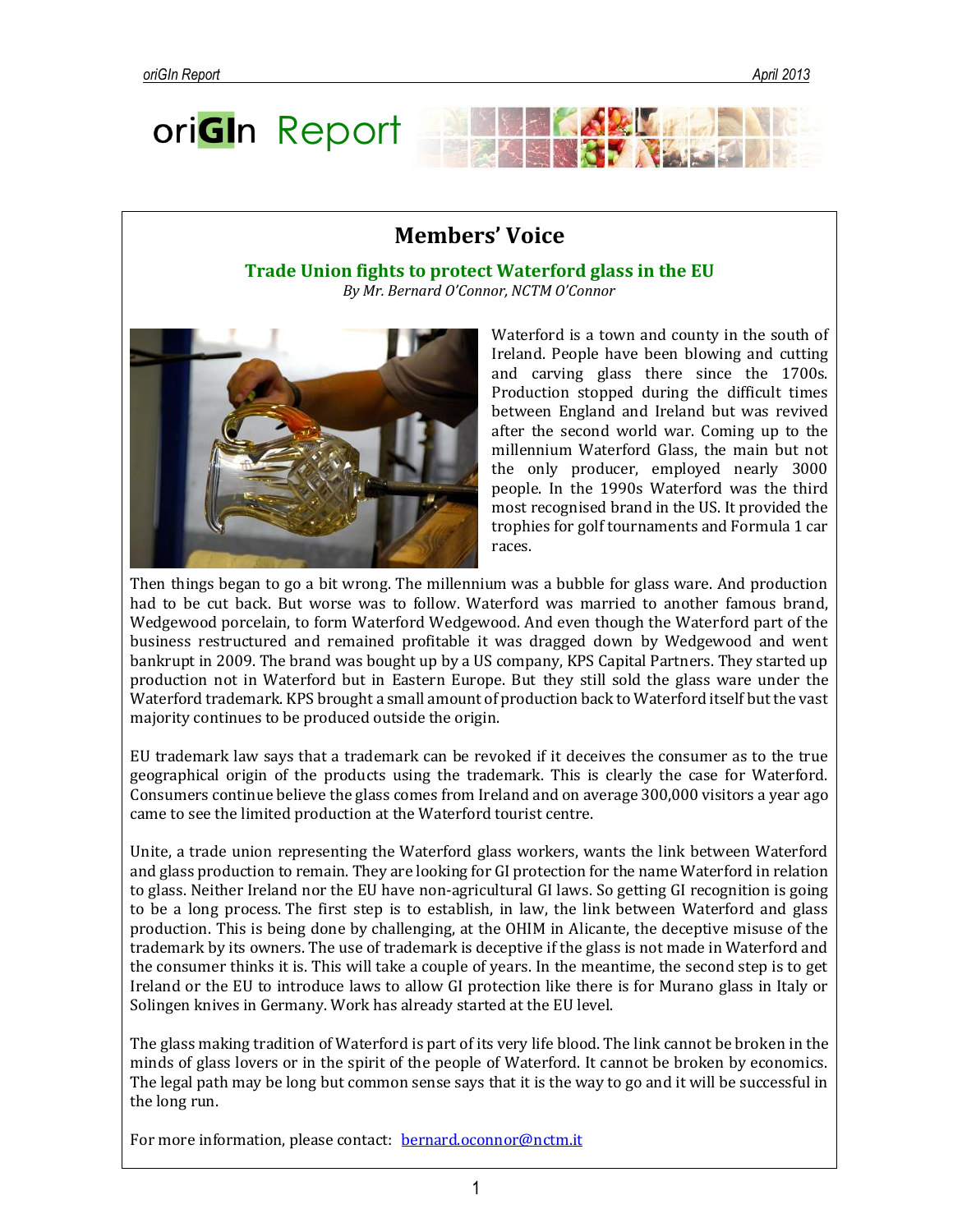# **INTERNATIONAL AFFAIRS**

# **AT THE GLOBAL LEVEL**

#### **WIPO:**

## **Tremendous progress at Working Group on the development of the Lisbon System**

Early in May, the Working Group (WG) aimed at making proposals to amend the WIPO Lisbon Agreement on the Protection of Appellations of Origin and Their International Registration meet in Geneva.

The progress toward the proposal of a new Treaty which extends the scope of application of the Lisbon Agreement beyond appellations of origin to geographical indications and strengthens the level of protection for both legal categories has been tremendous. In light of this, the WG decided to recommend the convening of a high-level negotiating meeting in 2015 to approve the revision of the current Lisbon Agreement**. oriGIn contribution over the 4 years of activity of the WG has been crucial. We are pleased to note that our recommendations on the need to draft a new treaty with a single and ambitious level of protection for both appellations of origin to geographical indications has finally prevailed.** 

Further information at:

[http://www.wipo.int/edocs/mdocs/mdocs/en](http://www.wipo.int/edocs/mdocs/mdocs/en/li_wg_dev_7/li_wg_dev_7_6.pdf) /li wg dev  $7$ /li wg dev  $7$  6.pdf

## **ICANN:**

## **News on safeguards for IPRs in new gTLDs**

The 46th meeting of the Internet Corporation for Assigned Names and Numbers (ICANN) took place in Beijing from 7 to 11 April.

One of the most awaited information at this meeting was the advice of the Governmental Advisory Committee (GAC) on the new Generic Top Level Domains (gTLD) Program (see oriGIn report of March for more details on the concerns that such Program raises for GIs). The GAC sent ICANN a long list of criteria that applications for new gTLDs, , including the ones affecting intellectual property rights , must fulfill as well as a number of obligations for registrars

(companies which will manage new gTLDs) and registries (companies which will obtain the right to use such domains). If implemented, such recommendations would make these companies acting like enforcement agencies for gTLDs. The aim is to mitigate abusive activities such as phishing, piracy and intellectual property rights infringements.

Further information at: [http://www.ip](http://www.ip-watch.org/2013/04/12/debate-in-beijing-icann-as-online-content-regulator/)[watch.org/2013/04/12/debate-in-beijing](http://www.ip-watch.org/2013/04/12/debate-in-beijing-icann-as-online-content-regulator/)[icann-as-online-content-regulator/](http://www.ip-watch.org/2013/04/12/debate-in-beijing-icann-as-online-content-regulator/)

## **WTO: Brazil's Roberto Azevêdo is the new DG**

The selection process for the next Director General of the World Trade Organization (WTO) was finalized on May 7.

Mr Roberto Carvalho de Azevêdo from Brazil became the next head of the World Trade Organization (the first candidate from the BRIC club of emerging economies to take the job).

## **India: New GI Registrations**

On 4 April the GI Register of the Indian Intellectual Property Office, based in Chennai, granted the GI status to 21 product names for traditional non-agricultural products coming from different States of India.

Several GIs are from the State of Tamil Nadu: Madurai malli (jasmine), Pattamadai pai (mat), Nachiarkoil kuthuvilakku (lamp), Toda embroidery, Thanjavur veena and Chettinad kottan (palmyra basketry).

Moreover, in the State of Andhra Pradesh, the Mangalagiri Master Weavers' Association (MMWA) celebrated the long awaited GI recognition for Mangalagiri saris and fabrics. These traditional saris and womens' dress are characterized by design and color patterns which made them unique and are crafted by skilled weavers in the region for well over 100 years.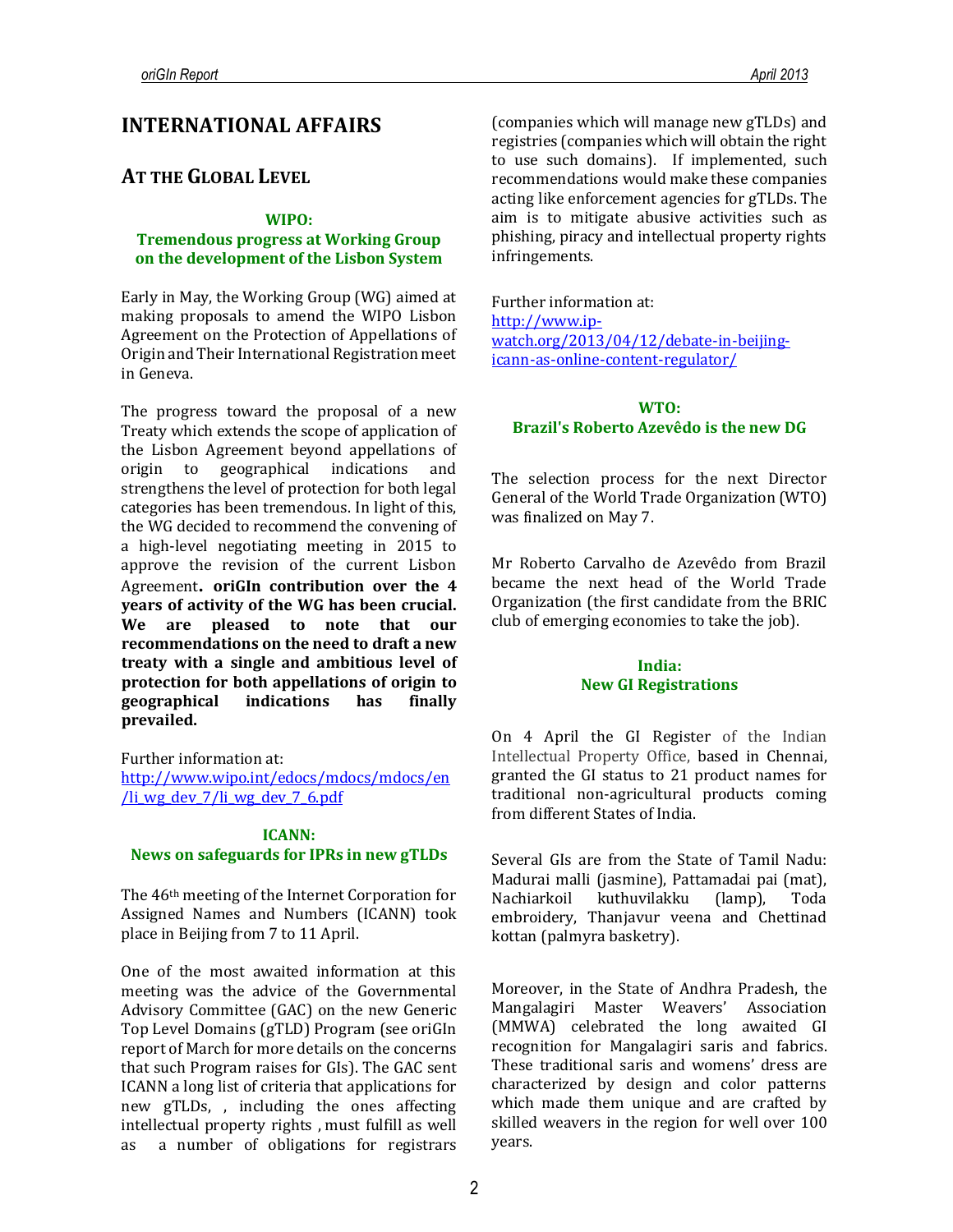Finally, in the State of Uttar Pradesh the GI status was granted to Narayanpet handloom saris and Bangalore blue grapes from Karnataka and Agra durrie (carpet), Farrukhabad prints, Lucknow zardozi (embroidery, especially with gold or silver) and shuttle-woven Banaras brocades.

#### Further information at:

[http://articles.timesofindia.indiatimes.com/20](http://articles.timesofindia.indiatimes.com/2013-04-04/chennai/38277306_1_gi-tag-gi-certification-special-status%20&) [13-04-04/chennai/38277306\\_1\\_gi-tag-gi](http://articles.timesofindia.indiatimes.com/2013-04-04/chennai/38277306_1_gi-tag-gi-certification-special-status%20&)[certification-special-status](http://articles.timesofindia.indiatimes.com/2013-04-04/chennai/38277306_1_gi-tag-gi-certification-special-status%20&) [&](http://articles.timesofindia.indiatimes.com/2013-04-04/chennai/38277306_1_gi-tag-gi-certification-special-status%20&) [http://www.thehindu.com/news/national/and](http://www.thehindu.com/news/national/andhra-pradesh/gi-certification-brings-cheer-to-weavers/article4634435.ece) [hra-pradesh/gi-certification-brings-cheer-to](http://www.thehindu.com/news/national/andhra-pradesh/gi-certification-brings-cheer-to-weavers/article4634435.ece)[weavers/article4634435.ece](http://www.thehindu.com/news/national/andhra-pradesh/gi-certification-brings-cheer-to-weavers/article4634435.ece)

#### **Cameroon: Towards a GI registration for cocoa?**

After the recent GI recognition for "Poivre de Penja" (pepper) and "miel d'Oku" (honey) by the African Intellectual Property Organization (AIPO), there is a growing interest in a possible GI recognition for cocoa in Cameroun.

Cameroun is the fifth largest world producer of cocoa with a total production that reached the 230.000 tons at the end of the season 2011/2012. Cameroon's cocoa has specific quality and characteristics in terms of flavour, colour and aroma in which chocolate makers are particularly interested. It is cultivated by some 600.000 farmers in 7 areas of production and represents the 30% of Cameroon national export. The first export market is the European Union, in particular the Netherlands.

The AIPO encourages the GI protection of Cameroon' cocoa in the framework of a project financed by the French Agency for Development (AFD) for the establishment of GIs in its member States. Tree pilot areas have been already identified: Nkondjock in the province of Littoral, Mbam-et-Inoubou in the center and Tonga in the West of the country.

More information is available (only in French) at: [http://www.afriquinfos.com/articles/2013/4/](http://www.afriquinfos.com/articles/2013/4/3/cameroun-cacao-letude-indications-geographiques-221260.asp) [3/cameroun-cacao-letude-indications](http://www.afriquinfos.com/articles/2013/4/3/cameroun-cacao-letude-indications-geographiques-221260.asp)[geographiques-221260.asp](http://www.afriquinfos.com/articles/2013/4/3/cameroun-cacao-letude-indications-geographiques-221260.asp)

**The beginning of such process in Cameroun dates back to September 2010, when an experts meeting was held in Yaoundé with the purpose of opening the debate on the relevance and feasibility of the GI process in Cameroon in the coffee and cocoa sectors. oriGIn was among the organizers of the workshop.**

**The outcomes of the meeting are available at:** [http://www.origin](http://www.origin-gi.com/index.php?option=com_content&view=article&id=141&Itemid=97&lang=en)[gi.com/index.php?option=com\\_content&view=a](http://www.origin-gi.com/index.php?option=com_content&view=article&id=141&Itemid=97&lang=en)

[rticle&id=141&Itemid=97&lang=en](http://www.origin-gi.com/index.php?option=com_content&view=article&id=141&Itemid=97&lang=en)

## **Brazil: 4th GI for wine**

On 18 April, the GI certificate ("indicaçao de procedência" in the Brazilian Law) for "Altos Montes" has been granted by the Brazilian National Institute of Industrial Property (INPI). This GI distinguish wine and sparkling wine produced in the municipalities of Flores da Cunha and Nova Pádua, located in Rio Grande do Sul, the State that with 7 is the first in Brazil for number of GI granted, together with Minas Gerais.

Further information (only in Portuguese) at: [http://www.inpi.gov.br/portal/artigo/indicaca](http://www.inpi.gov.br/portal/artigo/indicacao_geografica_marca_nova_fase_dos_vinhos_de_altos_montes_rs) [o\\_geografica\\_marca\\_nova\\_fase\\_dos\\_vinhos\\_de\\_a](http://www.inpi.gov.br/portal/artigo/indicacao_geografica_marca_nova_fase_dos_vinhos_de_altos_montes_rs) [ltos\\_montes\\_rs](http://www.inpi.gov.br/portal/artigo/indicacao_geografica_marca_nova_fase_dos_vinhos_de_altos_montes_rs)

## **Costa Rica: Changes in the GI Law**

After the conclusion of the Free Trade Agreement between the European Free Trade Association (EFTA) and countries from Central America, the Costa Rica's trade office has decided to implement a new legal framework for protecting GIs.

The changes are related to the GIs and DOs registration in order to facilitate the modalities and to increase the number of registered product names.

The ratification of the EFTA Agreement is still pending in Costa Rica.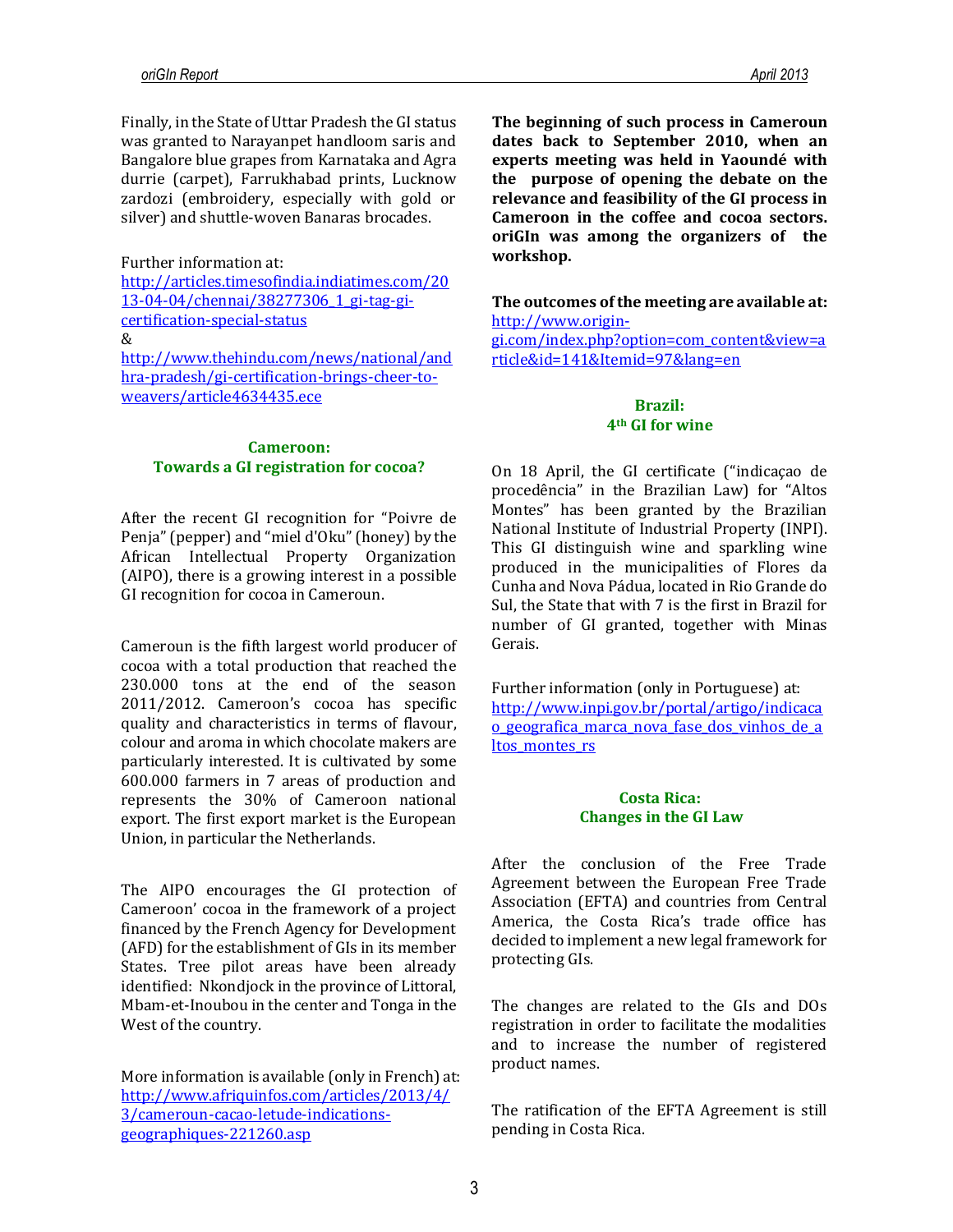#### **Colombia : "Café de Huila" gets GI protection**

On April 16 the Colombian Superintendence of Industry and Commerce (SIC) granted the GI protection to "Café de Huila".

The particularities of this Arabica coffee are its balanced overall impression with a sweet acidity, a medium body and an intense fruit and caramel fragrance sensations.

In its Resolution, the SIC highlights the effort of the Colombian Coffee Growers Federation, Cenicafé and Almacafé, in the process of registration. This is an achievement of the Federation's strategy aimed at protecting regional origins to obtain an added value that directly benefit domestic producers.

This is the fourth GI to be granted for coffee in Colombia after "Café de Colombia", "Café de Nariño" and "Café de Cauca".

Further information (only in Spanish) at: [http://www.federaciondecafeteros.org/particu](http://www.federaciondecafeteros.org/particulares/es/sala_de_prensa/detalle/superintendencia_de_industria_y_comercio_de_colombia_declara_al_cafe_del_hu/) [lares/es/sala\\_de\\_prensa/detalle/superintende](http://www.federaciondecafeteros.org/particulares/es/sala_de_prensa/detalle/superintendencia_de_industria_y_comercio_de_colombia_declara_al_cafe_del_hu/) [ncia\\_de\\_industria\\_y\\_comercio\\_de\\_colombia\\_decl](http://www.federaciondecafeteros.org/particulares/es/sala_de_prensa/detalle/superintendencia_de_industria_y_comercio_de_colombia_declara_al_cafe_del_hu/) [ara\\_al\\_cafe\\_del\\_hu/](http://www.federaciondecafeteros.org/particulares/es/sala_de_prensa/detalle/superintendencia_de_industria_y_comercio_de_colombia_declara_al_cafe_del_hu/)

## **Switzerland: From "AOC" to "AOP"**

At the General Assembly of the "Association Suisse des AOC-IGP", which took place in Neuchatel on May 7, the members approved the proposal to replace the Swiss "Appellation d'origine controlee" (AOC) with the "Appellation d'origine protegée" (AOP), to align the Swiss system with the one existing in the European Union (EU).

Since 1997, the Swiss Law authorizes the use of both denomination AOC and AOP.

Further information (only in French) at: [http://www.aop-igp.ch/\\_upl/files/cp\\_AG\\_AOC-](http://www.aop-igp.ch/_upl/files/cp_AG_AOC-IGP_07-05-2013.pdf)[IGP\\_07-05-2013.pdf](http://www.aop-igp.ch/_upl/files/cp_AG_AOC-IGP_07-05-2013.pdf)

# **BILATERAL / REGIONAL ISSUES**

#### **EU/USA**

In the process of starting the negotiations of the EU-US Transatlantic Trade and Investment Partnership Agreement (TTIP), progress have been made by both parties, even if the leak of the confidential draft mandate, proposed by the EU Commission for the negotiations, reveals topics that could be controversial for the US.

The mandate seems to insist on an enhanced protection for Geographical indications (GI) but also extensive procurement commitments and the establishment of cooperation mechanisms on animal welfare. On the contrary, nothing is mentioned on farm subsidies.

However, on 18 April, the EU Trade Ministers have announced that they are timely to reach a final agreement on the mandate and to start the talks on the TTIP Agreement at the end of June.

A step forward in the negotiating process has been made also on the other side of the Atlantic. Recently, the Office of the US Trade Representative requested to collect public comments on US interests and priorities as well as to organise a public hearing on 29-30 May. The range of topics that can be subject to comments is wide and include relevant traderelated intellectual property rights issues. The interested parties can submit written comments until 10 May.

Further information at: [http://www.ip-watch.org/2013/04/04/us](http://www.ip-watch.org/2013/04/04/us-trade-office-calls-for-comments-on-transatlantic-trade-deal/?utm_source=post&utm_medium=email&utm_campaign=alerts)[trade-office-calls-for-comments-on](http://www.ip-watch.org/2013/04/04/us-trade-office-calls-for-comments-on-transatlantic-trade-deal/?utm_source=post&utm_medium=email&utm_campaign=alerts)[transatlantic-trade](http://www.ip-watch.org/2013/04/04/us-trade-office-calls-for-comments-on-transatlantic-trade-deal/?utm_source=post&utm_medium=email&utm_campaign=alerts)[deal/?utm\\_source=post&utm\\_medium=email&](http://www.ip-watch.org/2013/04/04/us-trade-office-calls-for-comments-on-transatlantic-trade-deal/?utm_source=post&utm_medium=email&utm_campaign=alerts) [utm\\_campaign=alerts](http://www.ip-watch.org/2013/04/04/us-trade-office-calls-for-comments-on-transatlantic-trade-deal/?utm_source=post&utm_medium=email&utm_campaign=alerts)

**oriGIn is following closely the developments of the talks on TTIP stressing to the European Commission the importance of the American market for the European PDO-PGI sector and the problems encountered to secure and enforce their protection.**

**Furthermore, in partnership with the Berkeley School of Law, oriGIn recently published a preliminary list of candidate U.S. GIs which show the potential of origin-based**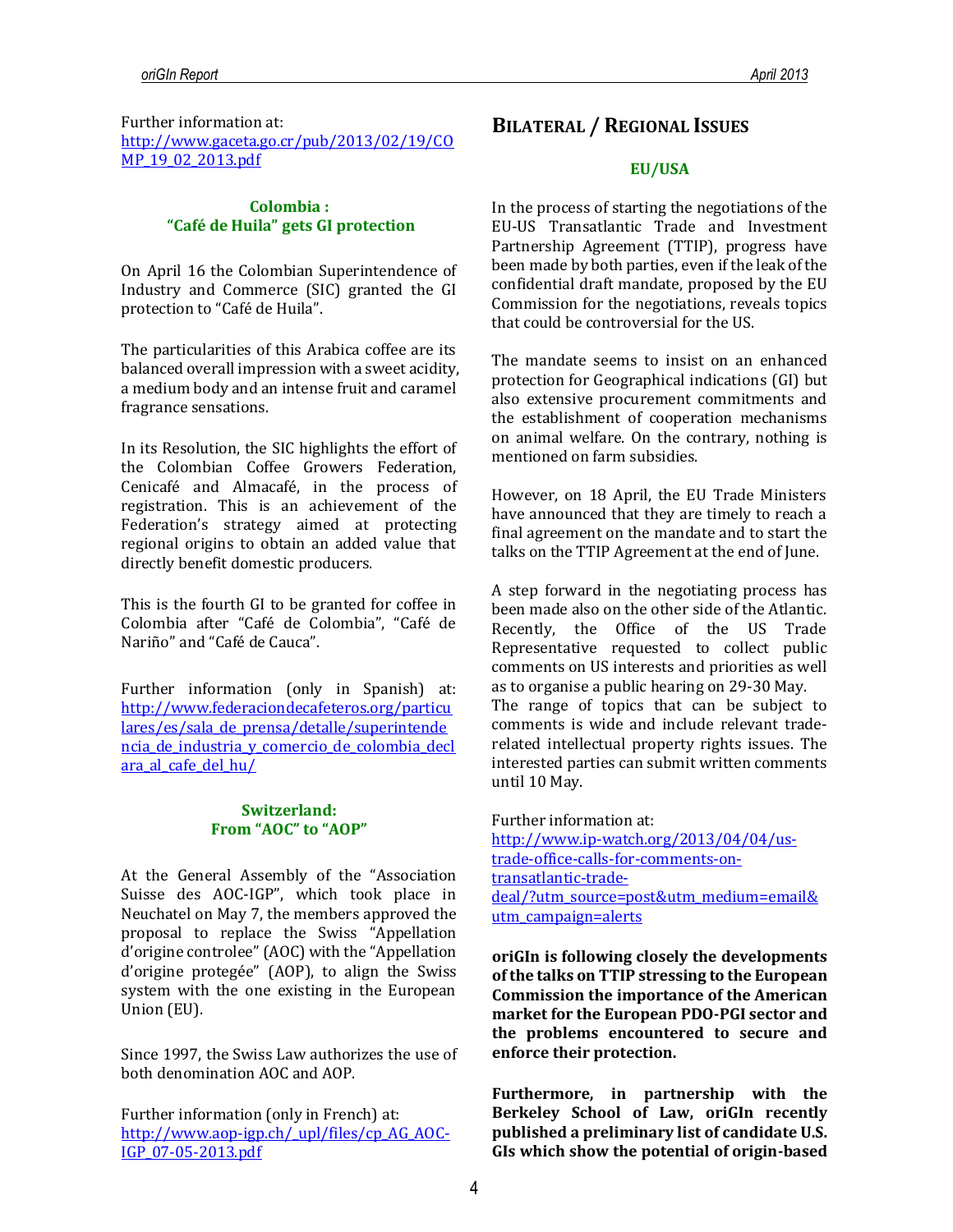**products in this country (See: [http://www.origin](http://www.origin-gi.com/images/stories/PDFs/English/OriGIn_publications/Press_releases/Press_Release_US_GI_List_19_04_2013_.pdf)[gi.com/images/stories/PDFs/English/OriGI](http://www.origin-gi.com/images/stories/PDFs/English/OriGIn_publications/Press_releases/Press_Release_US_GI_List_19_04_2013_.pdf) [n\\_publications/Press\\_releases/Press\\_Releas](http://www.origin-gi.com/images/stories/PDFs/English/OriGIn_publications/Press_releases/Press_Release_US_GI_List_19_04_2013_.pdf) [e\\_US\\_GI\\_List\\_19\\_04\\_2013\\_.pdf\)](http://www.origin-gi.com/images/stories/PDFs/English/OriGIn_publications/Press_releases/Press_Release_US_GI_List_19_04_2013_.pdf).**

#### **EU/Canada**

The trade negotiations between the European Union and Canada should be concluded by summer's end.

Officials remain optimistic that an agreement will be reached on the pending sensitive issues such as agriculture, patents protection for pharmaceutical products and government procurement.

Additional information is available at: [http://ictsd.org/i/news/bridgesweekly/16009](http://ictsd.org/i/news/bridgesweekly/160090/)  $0/$ 

#### **EU/Japan**

On 25 March, the European Union and Japan launched officially the negotiations of a Free Trade Agreement (FTA). One month later, the first round of discussions concluded in Brussels and has been considered as "a good start" even if some difficult issues have been raised.

The talks were based on the outcome of a joint scoping exercise completed last May and covered goods, services and investment, elimination of tariffs, non-tariff barriers, public procurement, regulatory issues, competition and sustainable development.

Further information at: [http://trade.ec.europa.eu/doclib/press/index.c](http://trade.ec.europa.eu/doclib/press/index.cfm?id=887) [fm?id=887](http://trade.ec.europa.eu/doclib/press/index.cfm?id=887)

#### **EU/Mercosur**

Started in 1999 the talks between the European Union and the Mercosur stalled in 2004. There is an attempt to re-launch the process during the second half of 2013.

The main difficulties encountered in the negotiations are related to agricultural market access and to the suspension of Paraguay from the Mercosur. Negotiators from both sides have

expressed a willingness to move forward to reach an agreement shortly.

For more information:

[http://ictsd.org/i/news/bridgesweekly/15968](http://ictsd.org/i/news/bridgesweekly/159681/) [1/](http://ictsd.org/i/news/bridgesweekly/159681/)

## **EU/India**

The negotiations of a bilateral Agreement between the European Union and India are ongoing since 2007. Even if remain sensitive issues to be addressed, some progress have been reached during a meeting celebrated mid-April.

Additional information is available at: [http://ictsd.org/i/news/bridgesweekly/16009](http://ictsd.org/i/news/bridgesweekly/160090/)  $0/$ 

#### **UE/Morocco**

The first round of negotiations between the EU and Morocco for a Deep and Comprehensive Free Trade Area (DCFTA) took place on 22 April.

With the aim to upgrade the former association agreement signed in 2000, the current negotiations cover new areas such as services and public procurement, protection for investment, new commitments on competition and intellectual property rights. The existing provisions will also be updated in order to simplify customs procedures and to reduce trade barriers.

More information at: [http://europa.eu/rapid/press-release\\_IP-13-](http://europa.eu/rapid/press-release_IP-13-344_en.htm?locale=en) [344\\_en.htm?locale=en](http://europa.eu/rapid/press-release_IP-13-344_en.htm?locale=en)

# **EUROPEAN AFFAIRS**

# **GI POLICY**

## **Public hearing on GI protection for non-agricultural products**

In March, the European Commission had published a Study on "Geographical indications (GI) protection for non-agricultural products in the internal market" conducted by Insight Consulting in collaboration with oriGIn and REDD.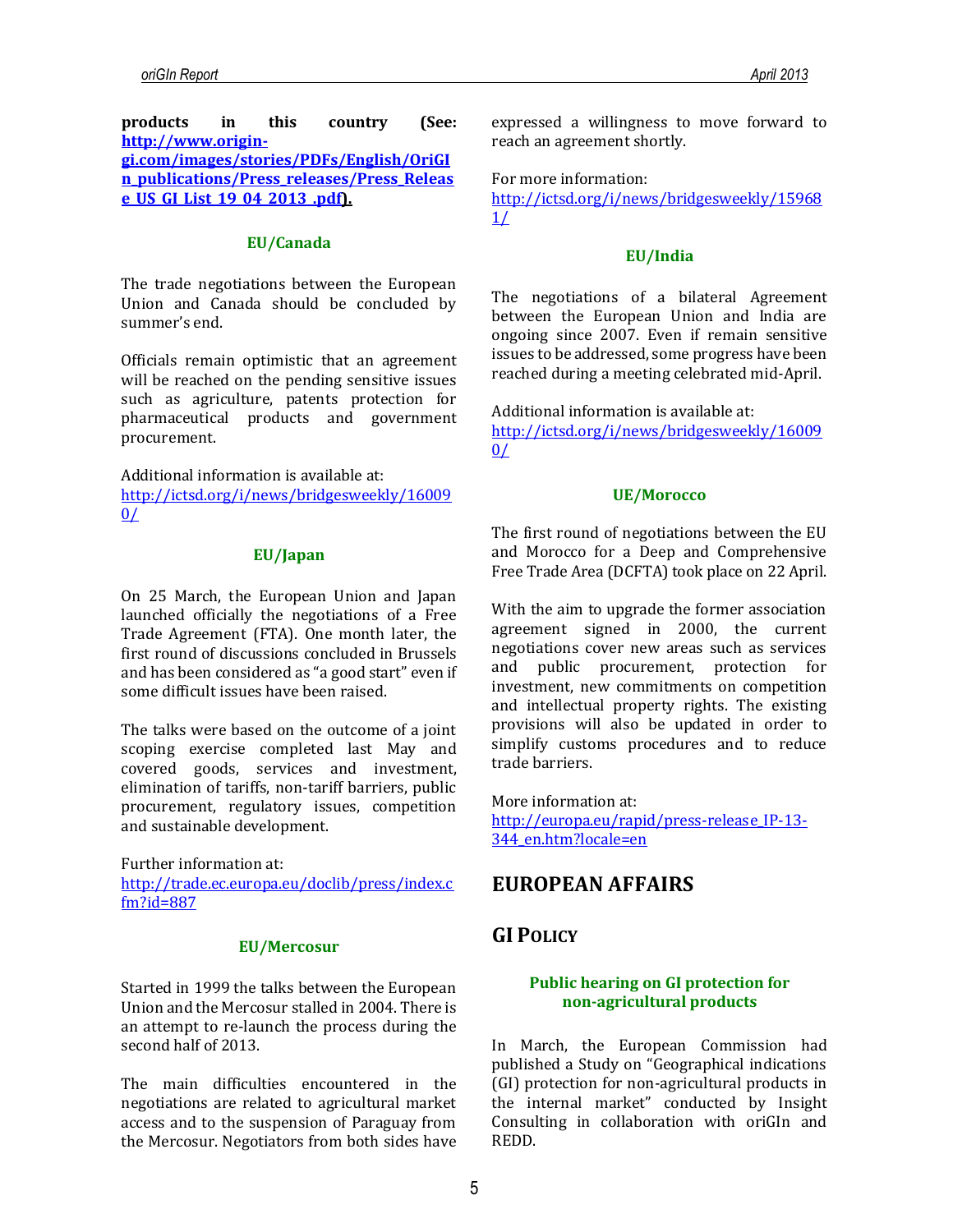The results of the Study were presented at a public hearing held in Brussels on 22 April. At this occasion, representatives of Intellectual Property offices, European Institutions and producers gathered to assess stakeholders' needs and discuss expectations on GI protection for non-agricultural products in the EU.

The European Commission intends to publish a legislative proposal on the protection of nonagricultural GIs in the EU before the renewal of the "college des commissaries" scheduled for October 2014.

Further information at: [http://ec.europa.eu/internal\\_market/indprop/](http://ec.europa.eu/internal_market/indprop/geo-indications/index_en.htm) [geo-indications/index\\_en.htm](http://ec.europa.eu/internal_market/indprop/geo-indications/index_en.htm)

## **Towards a GI protection for "Belgian Chocolate" in the EU?**

Belgium is well known for its long chocolate making tradition: the fine pralines - the hardshelled, cream-filled chocolates - were invented here in 1912. More than 200 chocolate firms are based in the country. On the other hand, the increasing number of copycats sold as 'made in Belgium' or 'Belgian style', without any connection with Belgium, has the potential to undermine the reputation built over centuries and raised the concern of the Belgian confectionary industry.

In this context, the Royal Association of the Biscuit, Chocolate, Pralines and Confectionary (Choprabisco), is currently exploring the possibility to seek GI protection in the EU for "Belgian Chocolate" under the EU Regulation 1151/2012, which includes chocolate and derived products in its scope of application. Choprabrisco intends to avoid that "Belgian Chocolate" becomes a generic name and ensure that only chocolates produced in Belgium can be labeled as "Belgian chocolate" or "Made in Belgium".

More information is available at: [http://www.reuters.com/article/2013/03/27/](http://www.reuters.com/article/2013/03/27/us-belgium-chocolate-idUSBRE92Q05M20130327) [us-belgium-chocolate](http://www.reuters.com/article/2013/03/27/us-belgium-chocolate-idUSBRE92Q05M20130327)[idUSBRE92Q05M20130327](http://www.reuters.com/article/2013/03/27/us-belgium-chocolate-idUSBRE92Q05M20130327)

# **OTHER POLICIES**

## **The EU Commission initiative for a Trade Mark Reform**

On March 27, the EU Commission presented a package of initiatives to improve trade mark registration systems in the European Union. It aim to make trade mark protection easier, cheaper, and more effective also by harmonizing procedures at the Member State level with the current community trademark system. The package includes the recast of the Directive and revision of the Community Trade Mark Regulation (See [http://eur](http://eur-lex.europa.eu/LexUriServ/LexUriServ.do?uri=COM:2013:0161:FIN:EN:PDF)[lex.europa.eu/LexUriServ/LexUriServ.do?uri=C](http://eur-lex.europa.eu/LexUriServ/LexUriServ.do?uri=COM:2013:0161:FIN:EN:PDF) [OM:2013:0161:FIN:EN:PDF](http://eur-lex.europa.eu/LexUriServ/LexUriServ.do?uri=COM:2013:0161:FIN:EN:PDF) and [http://eur](http://eur-lex.europa.eu/LexUriServ/LexUriServ.do?uri=COM:2013:0162:FIN:EN:PDF)[lex.europa.eu/LexUriServ/LexUriServ.do?uri=C](http://eur-lex.europa.eu/LexUriServ/LexUriServ.do?uri=COM:2013:0162:FIN:EN:PDF) [OM:2013:0162:FIN:EN:PDF\)](http://eur-lex.europa.eu/LexUriServ/LexUriServ.do?uri=COM:2013:0162:FIN:EN:PDF).

**We believe this reform is a good chance for oriGIn to reiterate our requests concerning the possibility to seize as well counterfeited PDO-PGI in transit in the EU (see art. 9.4 and 9.5 of the proposed Regulation) as well as to clarify the absolute grounds for refusing trade mark applications consisting or containing PDO-PGI (see art.7.1j and art.7,1k of the proposed Regulation). oriGIn will work with the EU institutions to improve the Proposed Regulation along those lines.** 

#### **CAP Reform State of play of the trilogue negotiations**

Since April 11, 6 trilogue took place already: 2 on direct payments, 2 on the single CMO, 1 on rural development and 1 on the horizontal regulation.

If during the meeting notably Spain, Portugal and Italy expressed that they will not accept a final compromise at any cost, the EU Commissioner for Agriculture, Dacian Cioloş call Ministers to show more willingness and to be more flexible on key areas such as redistribution (internal convergence), payment for young farmers and the threshold for activating 'financial discipline' if they want to reach an agreement before the end of June.